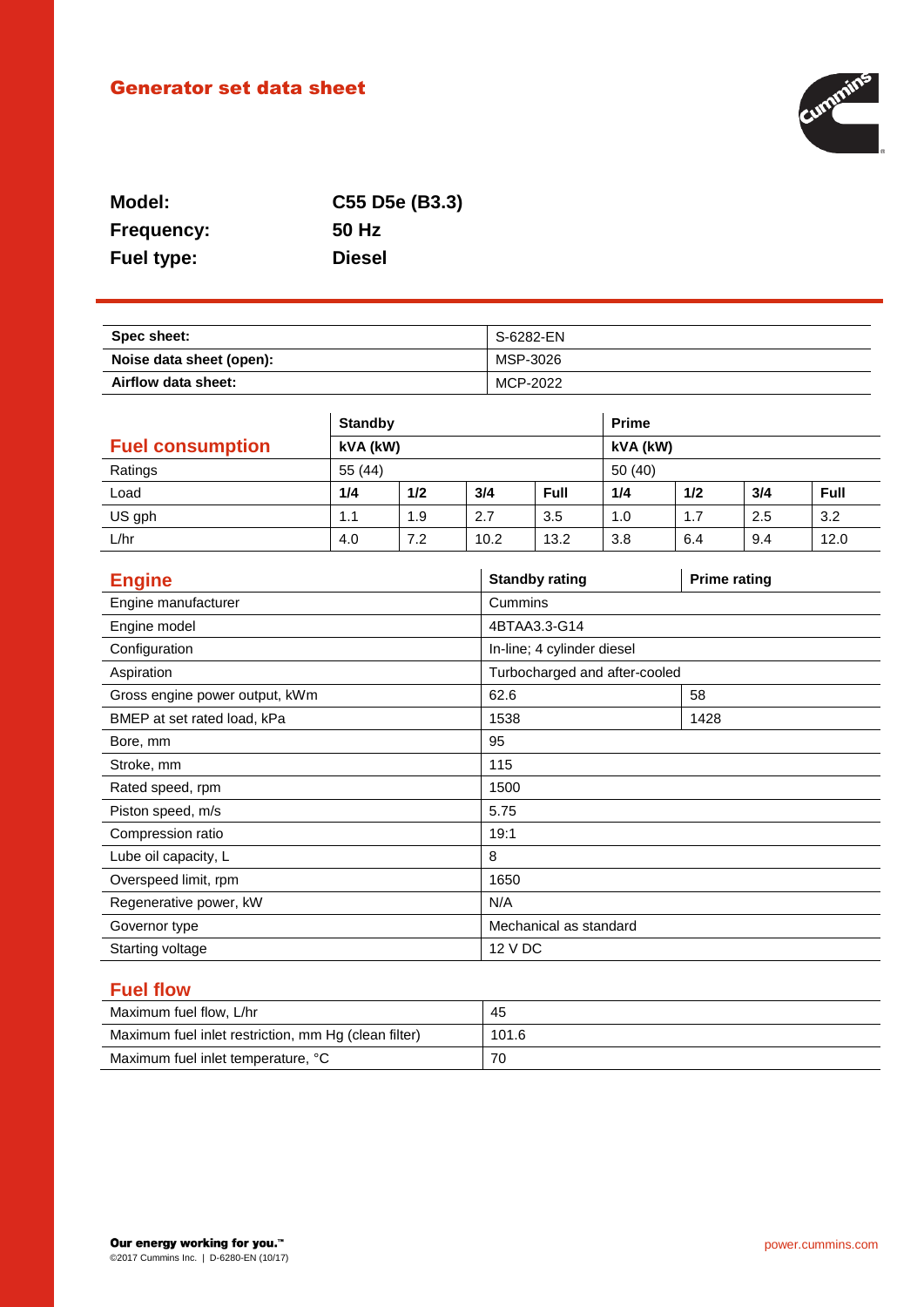|                                      | <b>Standby rating</b> | <b>Prime rating</b> |
|--------------------------------------|-----------------------|---------------------|
| Combustion air, m <sup>3</sup> /min  | 4.92                  | 4.47                |
| Maximum air cleaner restriction, kPa | 2.5                   |                     |

### **Exhaust**

| Exhaust gas flow at set rated load, m <sup>3</sup> /min | 13.02 | 11.63 |
|---------------------------------------------------------|-------|-------|
| Exhaust gas temperature, °C                             | 540   | 492   |
| Maximum exhaust back pressure, kPa                      | 10    |       |

## **Standard set-mounted radiator cooling**

| Ambient design, $°C$ @12.7mm $H2O$                             | 55        |      |
|----------------------------------------------------------------|-----------|------|
| Fan load, $kW_m$                                               | $2 +/- 1$ |      |
| Coolant capacity (with radiator), L                            | 10.7      |      |
| Cooling system air flow, $m^3$ /sec @ 12.7 mm H <sub>2</sub> O | 1.611     |      |
| Total heat rejection, Btu/min                                  | 1877      | 1734 |
| Maximum cooling air flow static restriction, mm $H_2O$         | 25.4      |      |

| <b>Weights</b>                          | Open   | <b>Enclosed</b> |        |
|-----------------------------------------|--------|-----------------|--------|
| Unit dry weight, kg (Standard skid)     | 922    | 1236            |        |
| Unit wet weight, kg (Standard skid)     | 1010   | 1414            |        |
| Unit dry weight, kg (optional skid)     | 1140   | 1543            |        |
| Unit wet weight, kg (optional skid)     | 1228   | 1631            |        |
|                                         |        |                 |        |
| <b>Dimensions</b>                       | Length | Width           | Height |
| Open set dimensions (standard skid)     | 2050   | 967             | 1510   |
| Enclosed set dimensions (standard skid) | 2270   | 975             | 1920   |
| Open set dimensions (optional skid)     | 2270   | 967             | 1720   |
| Enclosed set dimensions (optional skid) | 2270   | 975             | 2115   |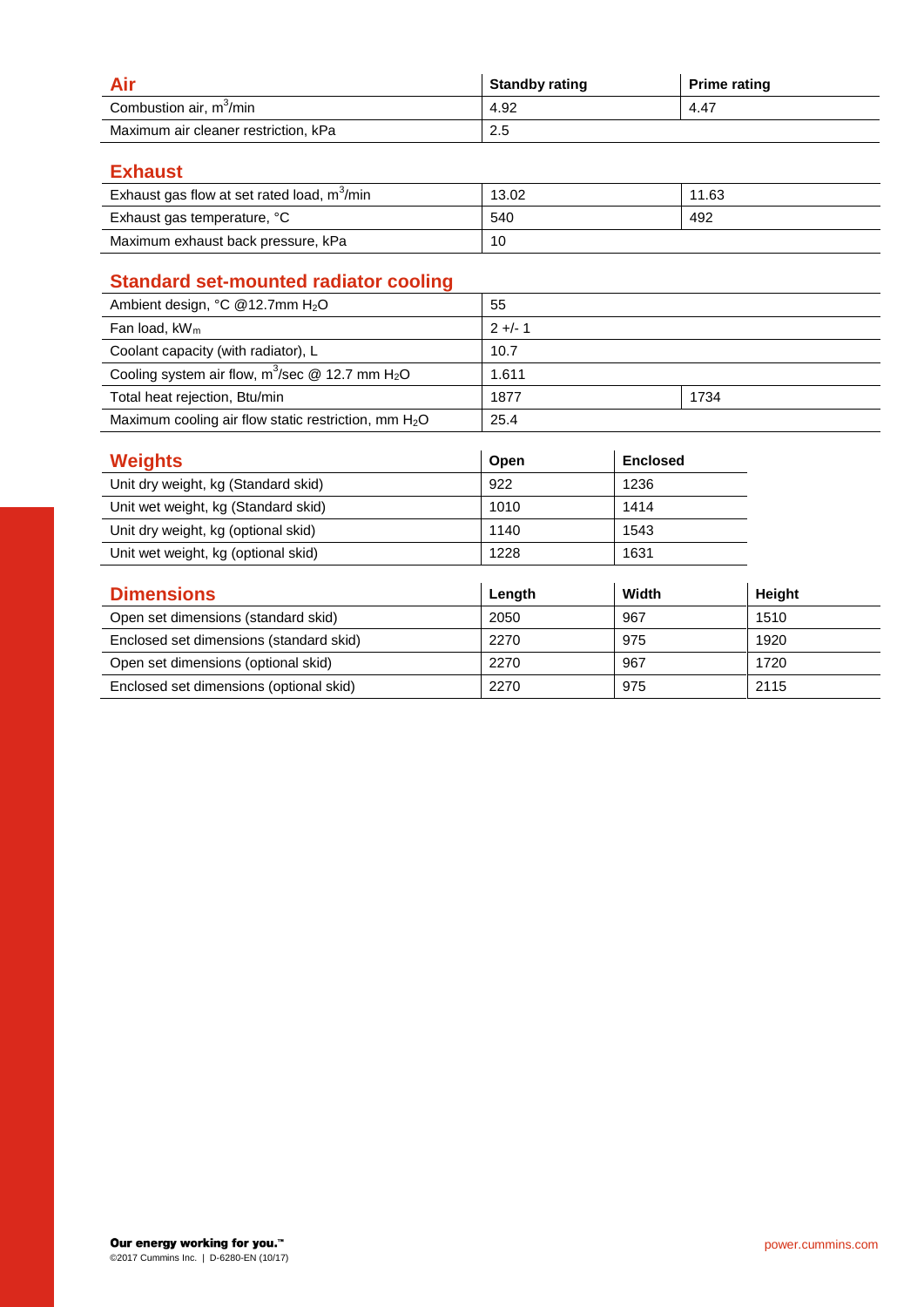### **Genset outline**

Open set



#### Enclosed set



Outlines are for illustrative purposes only. Please refer to the genset outline drawing for an exact representation of this model.

## **Alternator data**

| <b>Connection</b> | Temp rise <sup>o</sup> C | Duty <sup>-</sup> | <b>Alternator</b> | <b>Voltage</b> |
|-------------------|--------------------------|-------------------|-------------------|----------------|
| Wye, 3-phase      | 163/125                  | S/P               | <b>UCI22 4D</b>   | 380-415        |
| Wye, 3-phase      | 150/105                  | S/P               | <b>UCI22 4E</b>   | 380-415        |